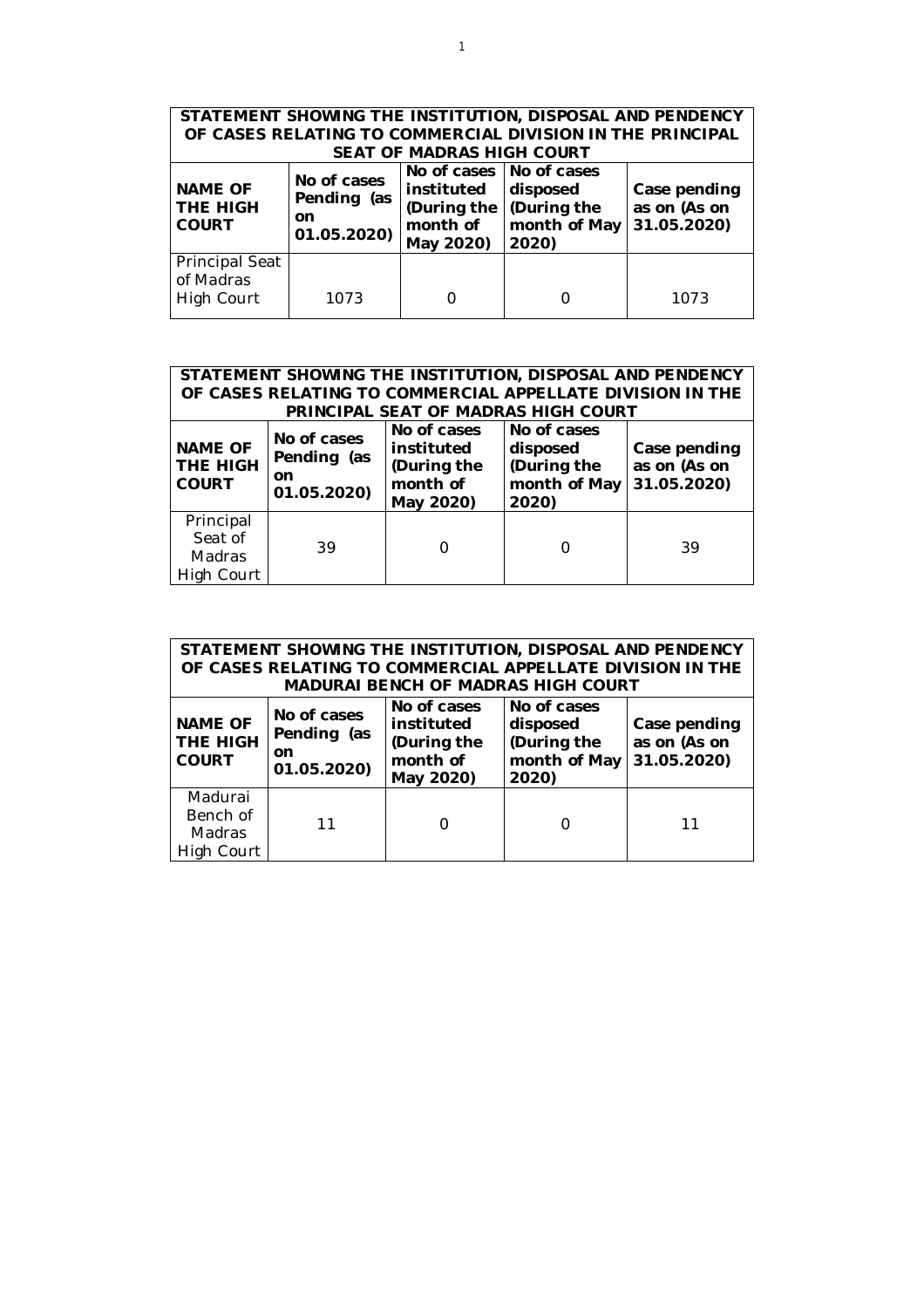## **STATEMENT SHOWING THE INSTITUTION, DISPOSAL AND PENDENCY OF CASES RELATING TO COMMERCIAL DIVISION IN THE STATE OF TAMILNADU & UNION TERRITORY OF PUDUCHERRY FOR THE MONTH OF MAY 2020**

## **COURT WISE**

| S.No            | <b>PERIOD</b> | <b>NAME OF THE DISTRICT</b> | Name of the Court                                             | Category of<br>Cases | Opening<br>Balance | Institution    | Disposal         | Pendency       |
|-----------------|---------------|-----------------------------|---------------------------------------------------------------|----------------------|--------------------|----------------|------------------|----------------|
| $\mathbf{1}$    | May-2020      | <b>CHENNAI</b>              | P.J.COURT, CITY<br>CIVIL COURT,<br>CHENNAI.                   | COS<br>(Commercial)  | $\overline{2}$     | $\circ$        | $\circ$          | $\overline{2}$ |
|                 |               | <b>CHENNAI Total</b>        |                                                               |                      | $\overline{2}$     | 0              | $\mathbf 0$      | $\overline{2}$ |
| 2               | May-2020      | <b>ARIYALUR</b>             | <b>NIL</b>                                                    | <b>NIL</b>           | $\circ$            | $\circ$        | $\circ$          | 0              |
|                 |               | <b>ARIYALUR Total</b>       |                                                               |                      | 0                  | 0              | o                | 0              |
| 3               | May-2020      | COIMBATORE                  | Principal District<br>Court, Coimbatore                       | Original Suit        | 123                | 0              | $\circ$          | 123            |
|                 | May-2020      | <b>COIMBATORE</b>           | I Additional District<br>Court, Coimbatore                    | Original Suit        | 10                 | 0              | $\circ$          | 10             |
|                 | May-2020      | <b>COIMBATORE</b>           | <b>III Additional District</b><br>Court. Coimbatore           | Original Suit        | 25                 | $\circ$        | $\circ$          | 25             |
|                 | May-2020      | COIMBATORE                  | IV Additional District<br>Court, Coimbatore                   | Original Suit        | 38                 | 0              | $\circ$          | 38             |
|                 | May-2020      | COIMBATORE                  | V Additional District                                         | Original Suit        | 36                 | 0              | $\circ$          | 36             |
|                 |               | <b>COIMBATORE Total</b>     | Court, Coimbatore                                             |                      | 232                | 0              | $\mathbf 0$      | 232            |
| $\overline{4}$  | May-2020      | <b>CUDDALORE</b>            | Principal District                                            | COS                  | 4                  | $\circ$        | $\circ$          | $\overline{4}$ |
|                 |               | <b>CUDDALORE Total</b>      | Court, Cuddalore                                              |                      | 4                  | 0              | $\mathbf{o}$     | 4              |
| 5               | May-2020      | <b>DHARMAPURI</b>           | Principal District                                            | <b>OS</b>            | 9                  | 0              | $\circ$          | 9              |
|                 |               |                             | Court, Dharmapuri<br>Judicial Magistrate                      |                      |                    |                |                  |                |
|                 | May-2020      | <b>DHARMAPURI</b>           | No.II Dharmapuri                                              | cc                   | 1                  | 0              | $\circ$          | $\mathbf{1}$   |
|                 |               | <b>DHARMAPURI Total</b>     | Principal District                                            |                      | 10                 | 0              | $\mathbf 0$      | 10             |
| 6               | May-2020      | <b>DINDIGUL</b>             | Court, Dindigul                                               | <b>OS</b>            | 15                 | 0              | $\circ$          | 15             |
|                 |               | <b>DINDIGUL Total</b>       |                                                               |                      | 15                 | 0              | o                | 15             |
| $7\overline{ }$ | May-2020      | <b>ERODE</b>                | Principal District<br>Court, Erode                            | <b>OS</b>            | 12                 | $\circ$        | $\circ$          | 12             |
|                 | May-2020      | <b>ERODE</b>                | Principal District<br>Court, Erode                            | <b>SFCOP</b>         | 1                  | 0              | $\circ$          | $\mathbf{1}$   |
|                 | May-2020      | <b>ERODE</b>                | I Additional District<br>Court, Erode                         | <b>OS</b>            | 15                 | 0              | $\circ$          | 15             |
|                 | May-2020      | <b>ERODE</b>                | <b>II Additional District</b><br>Court, Erode                 | <b>OS</b>            | $\overline{7}$     | 0              | $\circ$          | $7^{\circ}$    |
|                 | May-2020      | <b>ERODE</b>                | <b>III Additional District</b><br>Court,<br>Gobichettipalayam | <b>OS</b>            | 3                  | $\circ$        | $\circ$          | 3              |
|                 | May-2020      | <b>ERODE</b>                | IV Additional District<br>Court, Bhavani                      | <b>OS</b>            | $\overline{2}$     | $\circ$        | $\circ$          | $\overline{a}$ |
|                 | May-2020      | <b>ERODE</b>                | Principal Subordinate<br>Court, Erode                         | OS                   | 11                 | 0              | $\circ$          | 11             |
|                 | May-2020      | <b>ERODE</b>                | I Additional<br>Subordinate Court,<br>Erode                   | <b>OS</b>            | 6                  | 0              | $\circ$          | 6              |
|                 | May-2020      | <b>ERODE</b>                | <b>II Additional</b><br>Subordinate Court,<br>Erode           | <b>OS</b>            | 4                  | 0              | $\circ$          | $\overline{4}$ |
|                 | May-2020      | <b>ERODE</b>                | Sub Court,<br>Gobichettipalayam                               | OS                   | 1                  | 0              | $\circ$          | $\mathbf{1}$   |
|                 |               | <b>ERODE Total</b>          |                                                               |                      | 62                 | 0              | 0                | 62             |
| 8               | May-2020      | KANCHEEPURAM                | <b>Principal District</b><br>Court, Chengalpattu              | $\cos$               | 39                 | $\overline{0}$ | $\mathbf{0}$     | 39             |
|                 |               | <b>KANCHEEPURAM Total</b>   |                                                               |                      | 39                 | $\bf{0}$       | $\pmb{0}$        | 39             |
| 9               | May-2020      | KANNIYAKUMARI               | Principal District                                            | O.S.                 |                    |                |                  | 27             |
|                 |               | KANNIYAKUMARI Total         | Court, Nagercoil                                              |                      | 27                 | $\mathbf{0}$   | $\boldsymbol{0}$ | 27             |
|                 |               |                             |                                                               | Commercial           | 27                 | $\bf{0}$       | $\bf{0}$         |                |
| 10              | May-2020      | <b>KARUR</b>                | District Court, Karur                                         | Cases(OS)            | 3                  | 0              | $\circ$          | 3              |
|                 |               | <b>KARUR Total</b>          | Principal District                                            |                      | 3                  | 0              | 0                | 3              |
| 11              | May-2020      | KRISHNAGIRI                 | Court, Krishnagiri                                            | <b>SFCOP</b>         | 1                  | 0              | $\circ$          | $\mathbf{1}$   |
|                 | May-2020      | KRISHNAGIRI                 | Principal District<br>Court, Krishnagiri                      | OS                   | $\overline{a}$     | $\circ$        | $\circ$          | $\overline{a}$ |
|                 | May-2020      | <b>KRISHNAGIRI</b>          | <b>Additional District</b><br>Court, Krishnagiri              | <b>OS</b>            | $\overline{c}$     | 0              | $\circ$          | $\overline{a}$ |
|                 | May-2020      | KRISHNAGIRI                 | <b>Additional District</b><br>Court, Hosur                    | OS                   | 41                 | 0              | $\circ$          | 41             |
|                 |               | KRISHNAGIRI Total           |                                                               |                      | 46                 | 0              | 0                | 46             |
| 12              | May-2020      | <b>MADURAI</b>              | Principal Dist. &<br>Sessions Court                           | <b>OS</b>            | 26                 | 0              | $\circ$          | 26             |
|                 | May-2020      | <b>MADURAI</b>              | I Addl. District &<br>Sessions Court                          | OS                   | 2                  | 0              | $\circ$          | $\overline{a}$ |
|                 | May-2020      | <b>MADURAI</b>              | I Addl. Sub Court                                             | <b>OS</b>            | 3                  | O              | $\mathsf O$      | $\sqrt{3}$     |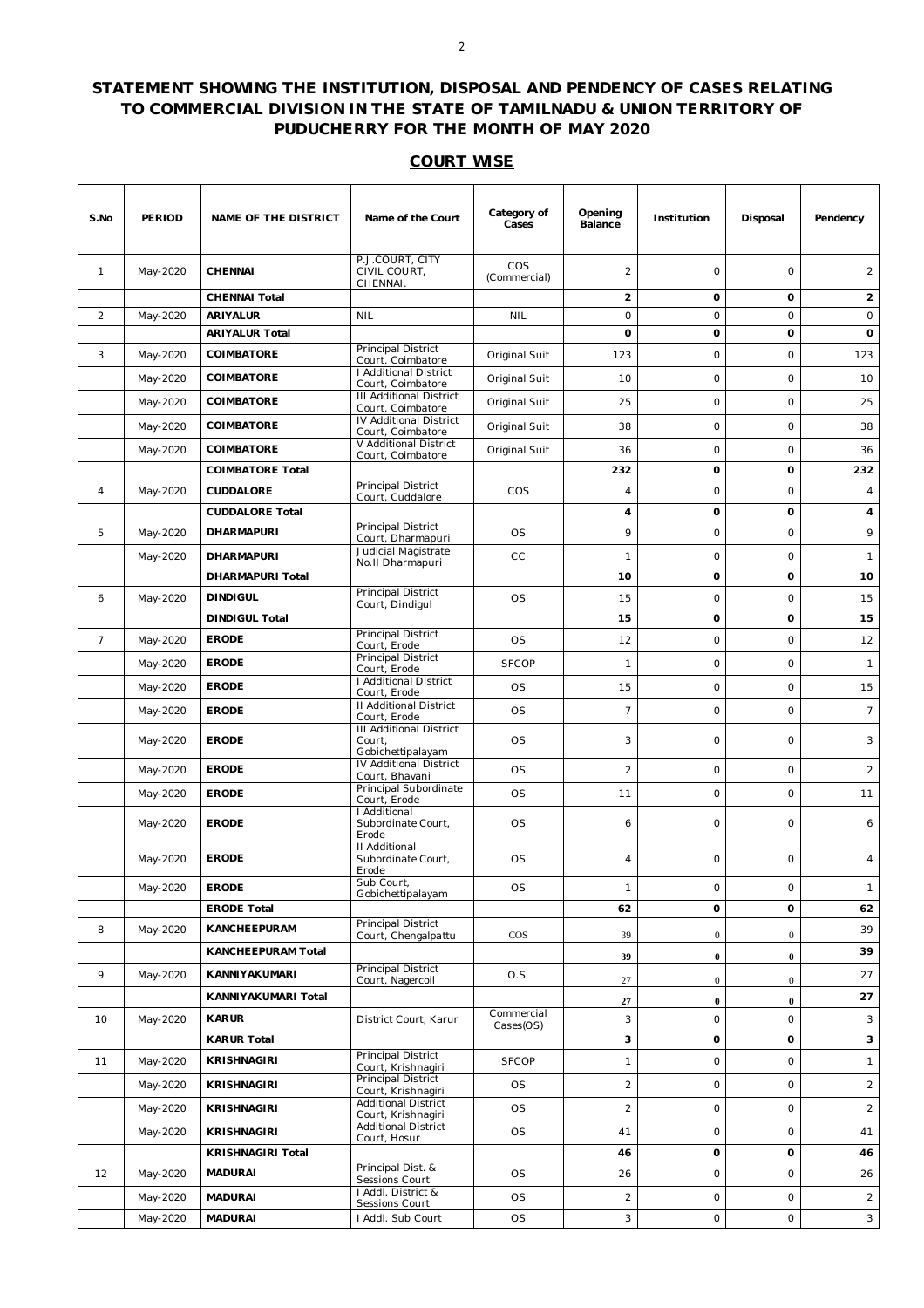| S.No | PERIOD   | NAME OF THE DISTRICT        | Name of the Court                                                   | Category of<br>Cases                                        | Opening<br><b>Balance</b> | Institution         | Disposal            | Pendency       |
|------|----------|-----------------------------|---------------------------------------------------------------------|-------------------------------------------------------------|---------------------------|---------------------|---------------------|----------------|
|      | May-2020 | <b>MADURAI</b>              | II Addl. Sub Court                                                  | <b>OS</b>                                                   | $\overline{c}$            | 0                   | $\circ$             | 2              |
|      |          | <b>MADURAI Total</b>        |                                                                     |                                                             | 33                        | 0                   | 0                   | 33             |
| 13   | May-2020 | <b>NAGAPATTINAM</b>         | <b>NIL</b>                                                          | <b>NIL</b>                                                  | $\circ$                   | $\circ$             | $\circ$             | $\circ$        |
|      |          | <b>NAGAPATTINAM Total</b>   |                                                                     |                                                             | O                         | 0                   | o                   | 0              |
| 14   | May-2020 | NAMAKKAL                    | Principal District<br>Court, Namakkal                               | COS                                                         | 34                        | $\circ$             | $\circ$             | 34             |
|      |          | <b>NAMAKKAL Total</b>       |                                                                     |                                                             | 34                        | 0                   | o                   | 34             |
| 15   | May-2020 | <b>NILGIRIS</b>             | District Court,<br>Udhagamandalam,<br>The Nilgiris District         | Commercial<br>Cases (OS)                                    | 0                         | $\circ$             | $\circ$             | $\circ$        |
|      | May-2020 | <b>NILGIRIS</b>             | DO                                                                  | Arbitration and<br>Concilation Act<br>1996 U/s 34<br>(AROP) | $\overline{2}$            | $\circ$             | $\circ$             | $\overline{2}$ |
|      | May-2020 | <b>NILGIRIS</b>             | DO                                                                  | Arbitration and<br>Concilation Act<br>1996 U/s 9<br>(AROP)  | 1                         | $\circ$             | $\circ$             | 1              |
|      |          | <b>NILGIRIS Total</b>       |                                                                     |                                                             | 3                         | 0                   | o                   | 3              |
| 16   | May-2020 | PERAMBALUR                  | <b>NIL</b>                                                          | $\circ$                                                     | $\circ$                   | $\circ$             | $\circ$             | $\circ$        |
|      |          | PERAMBALUR Total            |                                                                     |                                                             | 0                         | o                   | o                   | 0              |
| 17   | May-2020 | PUDUKKOTTAI                 | <b>NIL</b>                                                          | 0                                                           | $\circ$                   | 0                   | $\circ$             | $\circ$        |
|      |          | PUDUKKOTTAI Total           | Principal District                                                  |                                                             | $\mathbf{o}$              | o                   | 0                   | 0              |
| 18   | May-2020 | RAMANATHAPURAM              | Court,<br>Ramanathapuram                                            | <b>OS</b>                                                   | 1                         | 0                   | $\circ$             | 1              |
|      |          | RAMANATHAPURAM Total        |                                                                     |                                                             | 1                         | 0                   | o                   | $\mathbf{1}$   |
| 19   | May-2020 | <b>SALEM</b>                | Principal District<br>Court, Salem                                  | COS                                                         | 58                        | $\circ$             | $\circ$             | 58             |
|      |          | <b>SALEM Total</b>          |                                                                     |                                                             | 58                        | $\mathbf 0$         | 0                   | 58             |
| 20   | May-2020 | SIVAGANGA                   | Principal District &<br>Sessions Court,<br>Sivaganga                | 0                                                           | 0                         | 0                   | $\circ$             | $\circ$        |
|      |          | <b>SIVAGANGA Total</b>      |                                                                     |                                                             | $\mathbf 0$               | 0                   | o                   | 0              |
| 21   | May-2020 | <b>THANJAVUR</b>            | Principal District<br>Court, Thanjavur                              | Original Suit                                               | 11                        | $\mathsf{O}\xspace$ | $\circ$             | 11             |
|      | May-2020 | <b>THANJAVUR</b>            | II Additional District<br>Court, Pattukottai                        | Original Suit                                               | $\overline{2}$            | 0                   | $\circ$             | $\overline{a}$ |
|      |          | <b>THANJAVUR Total</b>      | Principal District                                                  | OS 33/17, OS                                                | 13                        | 0                   | o                   | 13             |
| 22   | May-2020 | <b>THENI</b>                | Court, Theni                                                        | 87/19                                                       | $\overline{a}$            | 0                   | $\circ$             | $\overline{2}$ |
|      |          | <b>THENI Total</b>          |                                                                     |                                                             | $\overline{\mathbf{c}}$   | 0                   | o                   | $\overline{2}$ |
| 23   | May-2020 | <b>THOOTHUKUDI</b>          | <b>Principal District</b><br>Court, Thoothukudi                     | <b>OS</b>                                                   | 15                        | 0                   | $\circ$             | 15             |
|      | May-2020 | <b>THOOTHUKUDI</b>          | Sub Court,                                                          | <b>OS</b>                                                   | 9                         | $\circ$             | $\circ$             | 9              |
|      | May-2020 | <b>THOOTHUKUDI</b>          | Thoothukudi<br>Sub Court, Kovilpatti                                | <b>OS</b>                                                   | $\overline{2}$            | $\circ$             | $\circ$             | $\overline{2}$ |
|      |          | THOOTHUKUDI Total           |                                                                     |                                                             | 26                        | 0                   | 0                   | 26             |
| 24   | May-2020 | TIRUCHIRAPALLI              | <b>Principal District</b>                                           | <b>OS</b>                                                   | 15                        | $\circ$             | $\circ$             | 15             |
|      |          |                             | Court, Tiruchirapalli<br>Principal District                         |                                                             |                           |                     |                     |                |
|      | May-2020 | TIRUCHIRAPALLI              | Court                                                               | Arb.OP                                                      | 5                         | 0                   | $\mathsf{O}\xspace$ | 5              |
|      | May-2020 | TIRUCHIRAPALLI              | II Additional District<br>Court, Thiruchirapalli                    | <b>OS</b>                                                   | 1                         | $\circ$             | $\mathsf{O}\xspace$ | $\mathbf{1}$   |
|      |          | <b>TIRUCHIRAPALLI Total</b> |                                                                     |                                                             | 21                        | $\mathbf 0$         | 0                   | 21             |
| 25   | May-2020 | TIRUNELVELI                 | Principal District<br>Court, Tirunelveli                            | Original Suit                                               | 17                        | $\circ$             | $\mathbf 0$         | 17             |
|      |          | <b>TIRUNELVELI Total</b>    |                                                                     |                                                             | 17                        | 0                   | 0                   | 17             |
| 26   | May-2020 | <b>TIRUPPUR</b>             | Principal District<br>Court, Tiruppur                               | <b>OS</b>                                                   | 20                        | $\circ$             | $\circ$             | 20             |
|      | May-2020 | <b>TIRUPPUR</b>             | Principal District                                                  | EP                                                          | $\mathbf{1}$              | 0                   | $\mathsf{O}\xspace$ | $\mathbf{1}$   |
|      |          |                             | Court, Tiruppur<br>I Additional District                            |                                                             |                           |                     |                     |                |
|      | May-2020 | <b>TIRUPPUR</b>             | Court, Tiruppur<br>II Additional District                           | <b>OS</b>                                                   | 56                        | $\circ$             | $\circ$             | 56             |
|      | May-2020 | <b>TIRUPPUR</b>             | Court, Tiruppur                                                     | <b>OS</b>                                                   | 23                        | 0                   | $\circ$             | 23             |
|      |          | <b>TIRUPPUR Total</b>       |                                                                     |                                                             | 100                       | 0                   | 0                   | 100            |
| 27   | May-2020 | TIRUVALLUR                  | Principal District<br>& Sessions Court,<br>Tiruvallur               | <b>OS</b>                                                   | 6                         | $\circ$             | $\circ$             | 6              |
|      | May-2020 | TIRUVALLUR                  | I Additional District<br>& Sessions Court,<br>Tiruvallur            | <b>OS</b>                                                   | 12                        | 0                   | $\circ$             | 12             |
|      | May-2020 | TIRUVALLUR                  | Il Additional District<br>& Sessions Court,<br>Poonamallee.         | <b>OS</b>                                                   | 13                        | 0                   | $\circ$             | 13             |
|      | May-2020 | TIRUVALLUR                  | <b>III Additional District</b><br>& Sessions Court,<br>Poonamallee. | <b>OS</b>                                                   | 4                         | 0                   | $\circ$             | $\overline{4}$ |
|      | May-2020 | TIRUVALLUR                  | <b>IVAdditional District</b><br>& Sessions Court,                   | <b>OS</b>                                                   | $\overline{4}$            | $\circ$             | $\circ$             | $\overline{4}$ |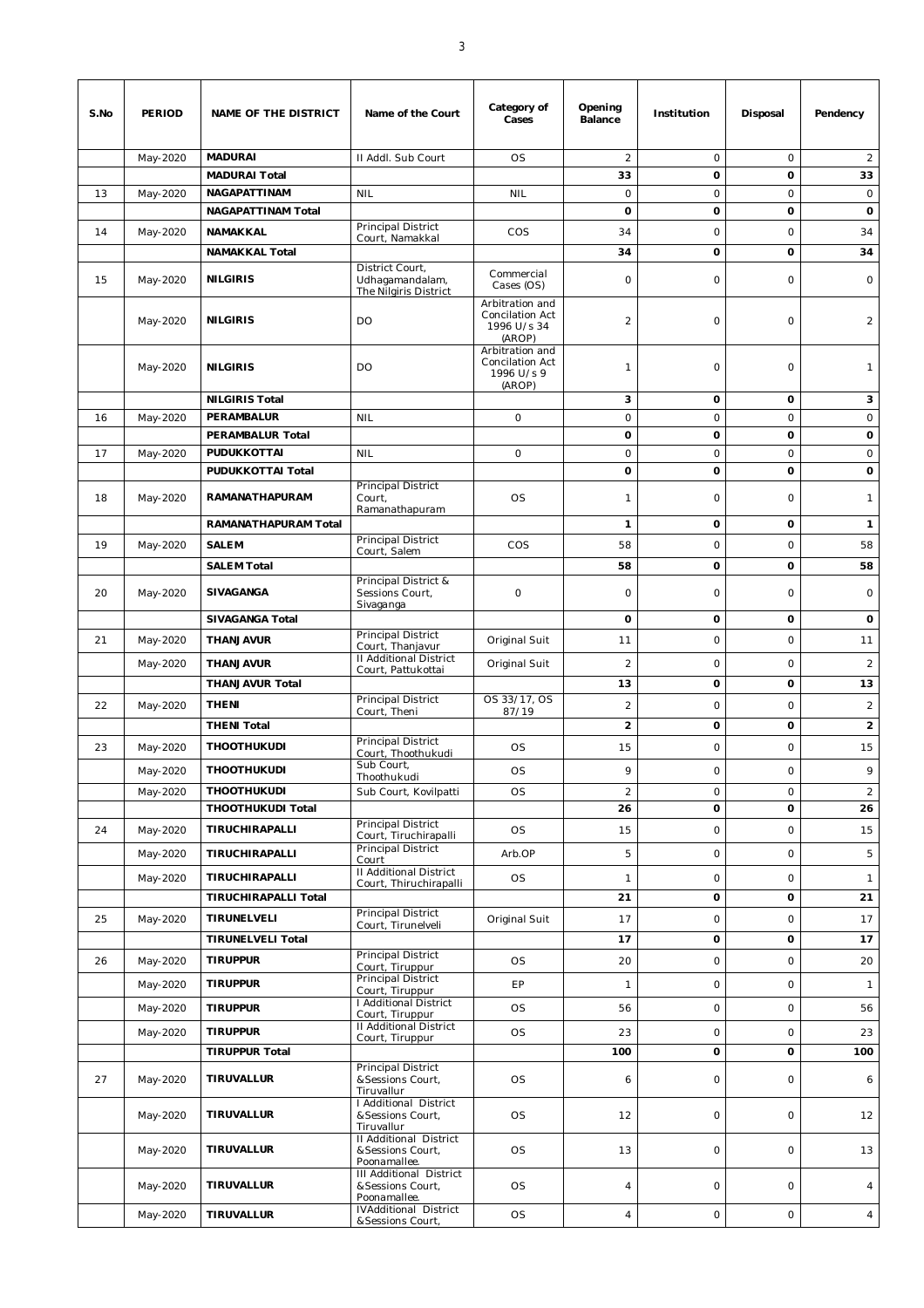| S.No | <b>PERIOD</b> | <b>NAME OF THE DISTRICT</b> | Name of the Court                                                | Category of<br>Cases                                                       | Opening<br>Balance | Institution | Disposal       | Pendency       |
|------|---------------|-----------------------------|------------------------------------------------------------------|----------------------------------------------------------------------------|--------------------|-------------|----------------|----------------|
|      |               |                             | Ponneri                                                          |                                                                            |                    |             |                |                |
|      | May-2020      | <b>TIRUVALLUR</b>           | Sub Court, Tiruvallur.                                           | <b>OS</b>                                                                  | 23                 | $\Omega$    | $\mathsf{O}$   | 23             |
|      | May-2020      | <b>TIRUVALLUR</b>           | Sub Court.<br>Poonamallee.                                       | <b>OS</b>                                                                  | $\mathbf{1}$       | $\Omega$    | $\Omega$       | $\mathbf{1}$   |
|      | May-2020      | <b>TIRUVALLUR</b>           | Sub Court, Tiruttani                                             | <b>OS</b>                                                                  | 65                 | $\Omega$    | $\Omega$       | 65             |
|      |               | <b>TIRUVALLUR Total</b>     |                                                                  |                                                                            | 128                | $\Omega$    | $\Omega$       | 128            |
| 28   | May-2020      | TIRUVANNAMALAI              | <b>Principal District</b><br>& Sessions Court,<br>Tiruvannamalai | OS                                                                         | 8                  | $\Omega$    | $\Omega$       | 8              |
|      | May-2020      | TIRUVANNAMALAI              | <b>Additional District</b><br>Court, Fast Track,<br>Arni         | <b>OS</b>                                                                  | 3                  | $\circ$     | $\Omega$       | 3              |
|      |               | <b>TIRUVANNAMALAI Total</b> |                                                                  |                                                                            | 11                 | 0           | 0              | 11             |
| 29   | May-2020      | <b>TIRUVARUR</b>            | <b>Principal District</b><br>Court                               | <b>OSM</b>                                                                 | 1                  | $\Omega$    | $\Omega$       | $\mathbf{1}$   |
|      |               | <b>TIRUVARUR Total</b>      |                                                                  |                                                                            | 1                  | $\Omega$    | $\mathbf 0$    | $\mathbf{1}$   |
| 30   | May-2020      | <b>VELLORE</b>              | Principal District<br>Court, Vellore                             | Arb.OP (Under<br>Section 34,<br>arbitration &<br>Consilation Act,<br>1996) | 19                 | $\Omega$    | $\overline{O}$ | 19             |
|      |               | <b>VELLORE Total</b>        |                                                                  |                                                                            | 19                 | 0           | $\mathbf 0$    | 19             |
| 31   | May-2020      | <b>VILLUPURAM</b>           | <b>NIL</b>                                                       | $\circ$                                                                    | $\circ$            | $\circ$     | $\circ$        | $\mathsf O$    |
|      |               | <b>VILLUPURAM Total</b>     |                                                                  |                                                                            | 0                  | 0           | 0              | 0              |
| 32   | May-2020      | <b>VIRUDHUNAGAR</b>         | <b>Principal District</b><br>Court, Srivilliputtur               | <b>OS</b>                                                                  | 24                 | $\Omega$    | $\Omega$       | 24             |
|      | May-2020      | <b>VIRUDHUNAGAR</b>         | Subordinate Court,<br>Sivakasi                                   | <b>OS</b>                                                                  | 32                 | $\Omega$    | 0              | 32             |
|      |               | <b>VIRUDHUNAGAR Total</b>   |                                                                  |                                                                            | 56                 | 0           | $\mathbf 0$    | 56             |
| 33   | May-2020      | <b>PUDUCHERRY</b>           | <b>Principal District</b><br>& Sessions Court,<br>Puducherry     | Original Suit                                                              | $\overline{2}$     | $\Omega$    | 0              | 2              |
|      |               | <b>PUDUCHERRY Total</b>     |                                                                  |                                                                            | $\overline{2}$     | 0           | $\mathbf 0$    | $\overline{2}$ |
|      |               | <b>Grand Total</b>          |                                                                  |                                                                            | 965                | 0           | $\mathbf 0$    | 965            |